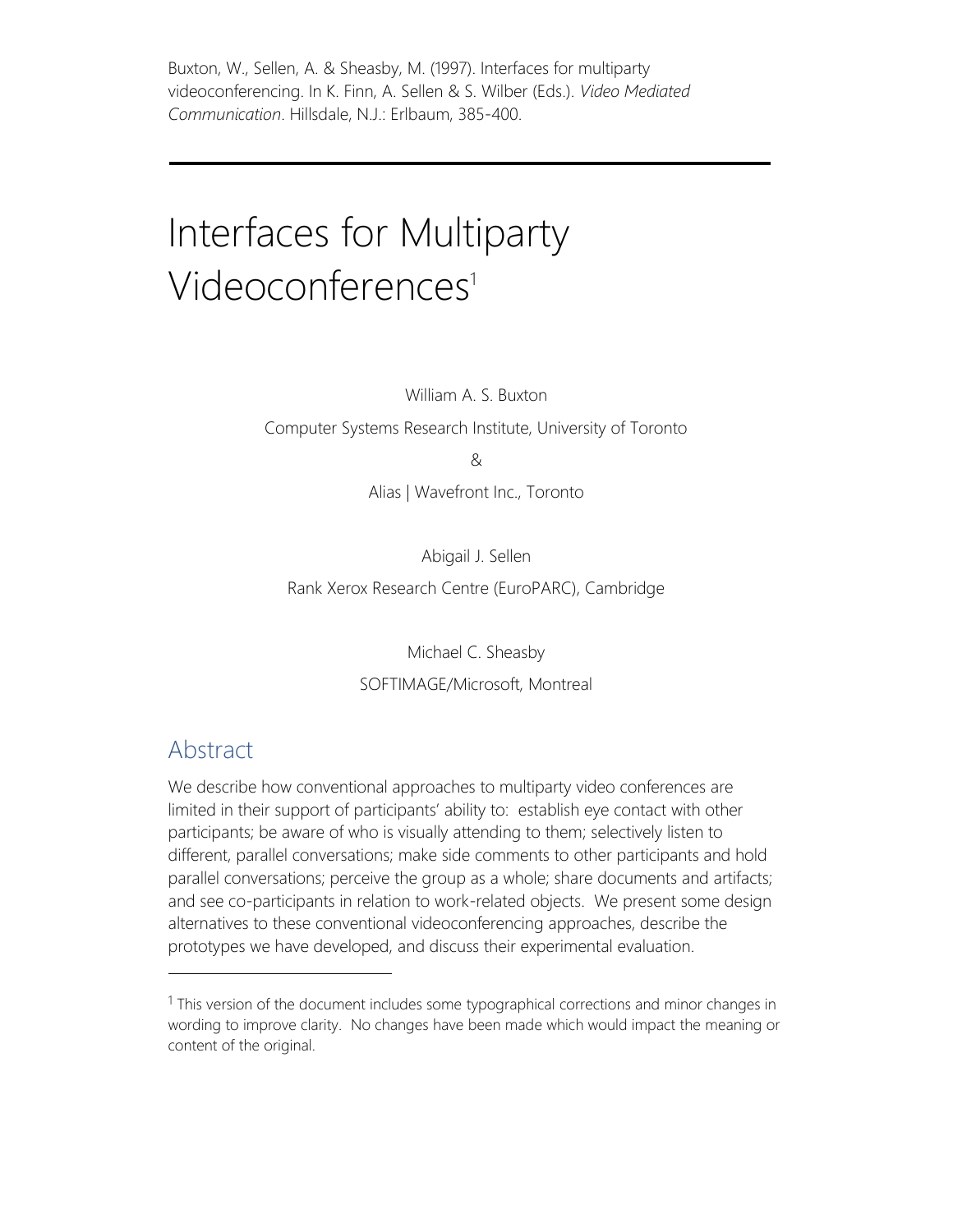# Introduction

Designing to support multiparty videoconferences — conferences which involve more than two sites or more than two people — presents challenges beyond the design of simple point-to-point video systems. In a conventional videoconferencing set-up, everyone is seen on one or two monitors, cameras are fixed, and what control is available comes typically through a cumbersome interface. Even in the two-party situation, such technology presents a variety of problems including lack of eye contact, limited fields of view, asymmetrical control of cameras, and difficulty in knowing how one's voice is perceived by one's co-participant. Contrast this with meetings where all participants are in the same room — each person is their own "display" (i.e., their body), has full control over their own "camera" and "speaker" (i.e., their eyes and voice), and is fluent with the user interface to this "technology".

This chapter focuses on the particular problems of supporting multiparty meetings with video. In some respects, multiparty meetings exacerbate the problems inherent in two-party video meetings. In other respects, they present problems specific to the multiparty case. By experimentally evaluating conventional approaches to multiparty videoconferencing, we are able to explicate many of these problems. We then suggest design alternatives in the form of prototype systems which are themselves subjected to empirical evaluation. The primary intent of this chapter is to communicate the rationale behind our different design ideas, what we have learned from implementing and evaluating them, and the direction that we are heading in the future.

# The PIP Approach

The most common method of supporting multiparty video conferences involving several sites is to use a picture-in-picture (PIP) approach<sup>2</sup>. Using this technique, a single video screen is tiled into sub-screens, each containing the output of one video source. Figure 1 shows a schematic of a 4-way PIP, where the picture from each camera appears in a different quadrant of the screen. Figure 2 shows a user involved in a 4-way conference using such a PIP device.

This technique has the advantage that all parties can see each other. It is also technologically straightforward and reasonably economical, and therefore commonly used in commercial systems.

<sup>2</sup> The term "picture-in-a-picture" can also refer to the technique of embedding one small video picture into a larger full-screen background picture. We use the term here to refer to a 2 by 2 video tiling approach.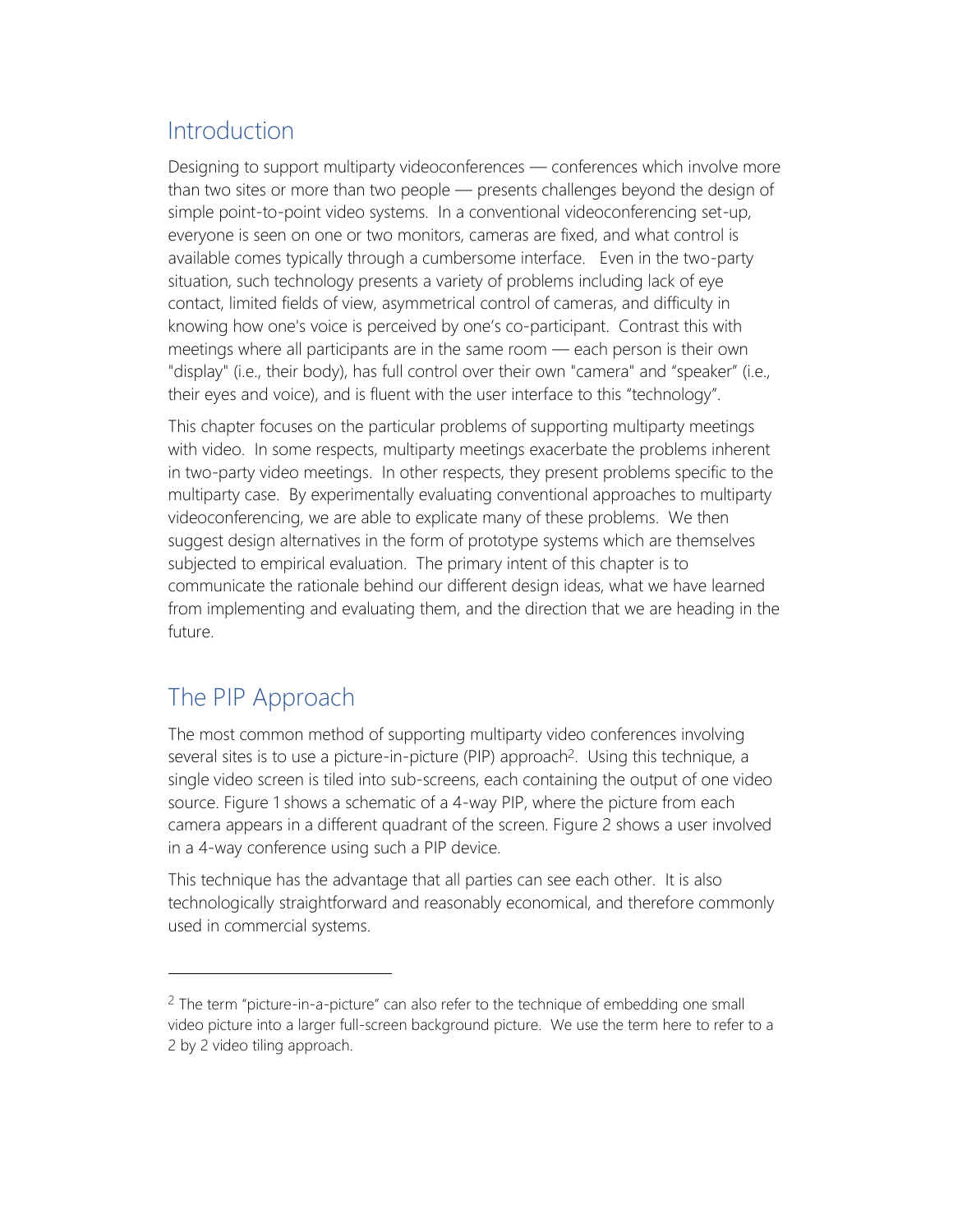

*Figure 1. The output of multiple cameras A, B, C and D (each at different sites) shown tiled, in separate quadrants of the screen. Typically, the images are combined at a central location using the PIP device. The output is then broadcast to each participant.*

One obvious problem with this approach is that it breaks down as the number of remote sites increases due to the decreasing size of the tiled images. But closer consideration reveals a number of other problems in supporting multiparty videoconferences this way.

First, participants using this approach are limited in their ability to establish eye contact with other participants, and to be aware of who, if anyone, is visually attending to them. Because there is a single camera and monitor, participants cannot tell who is looking at them as opposed to the other participants. Neither can they establish eye contact with any one of the participants to the exclusion of the others (mutual gaze). Further, because all participants occupy the same general area in the visual field (i.e., a single monitor), there is no need to turn the head to speak or listen to different participants. One can assume that supporting head-turning and gaze is an important consideration, as they have been shown to serve communicative functions as well as helping to manage turn-taking and floor control (Argyle et al., 1973; Exline, 1971).

Participants using this approach are also limited in their ability to listen to simultaneous conversations. One significant factor contributing to this problem is the way the audio is configured. Typically, the audio from all participants comes from a single speaker. In contrast, when people physically occupy the same room, separate speech streams emanate from different points in space. It is this in part which makes it possible to selectively attend to ongoing parallel conversations (the "Cocktail-Party Effect", (Cherry, 1953; Egan, Carterette & Thwing,1954). This is made difficult when these spatial cues are eliminated.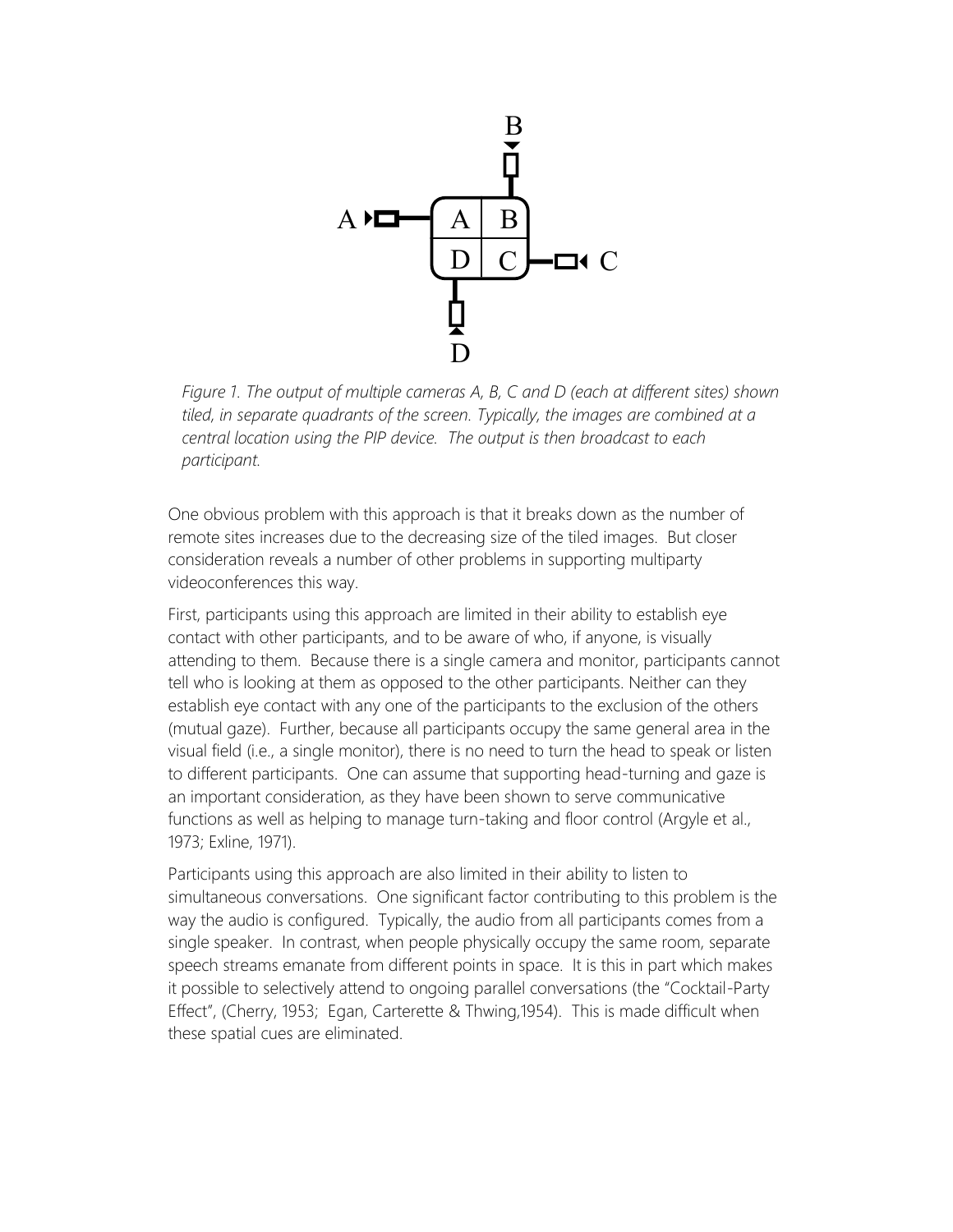These problems taken together represent serious design deficiencies which motivated us to try a different approach which would offer support for selective gaze and headturning, and for selective listening.



*Figure 2. A four-way videoconference using a PIP device. All participants see the same split screen, which includes an image of themselves.*

## Hydra

We call our first alternative design *Hydra.* The basis for the Hydra system is to preserve the notion of personal space to preserve the everyday skills of conversational acts afforded by such space.

The underlying concept behind Hydra is to replace each of the remote meeting participants with a video surrogate (Sellen, Buxton & Arnott, 1992).<sup>3</sup> In simulating a 4way round-table meeting, the place that would otherwise be occupied by a remote participant is held by a camera, monitor and speaker, as shown in Figure 3.

 $3$  After designing and implementing this system, we became aware of earlier work that used the same approach (Fields, 1983). So, the basic approach is not original, just uncommon. But like conventional videoconferencing, just because it has been done before does not mean that there is not significant room for improvement.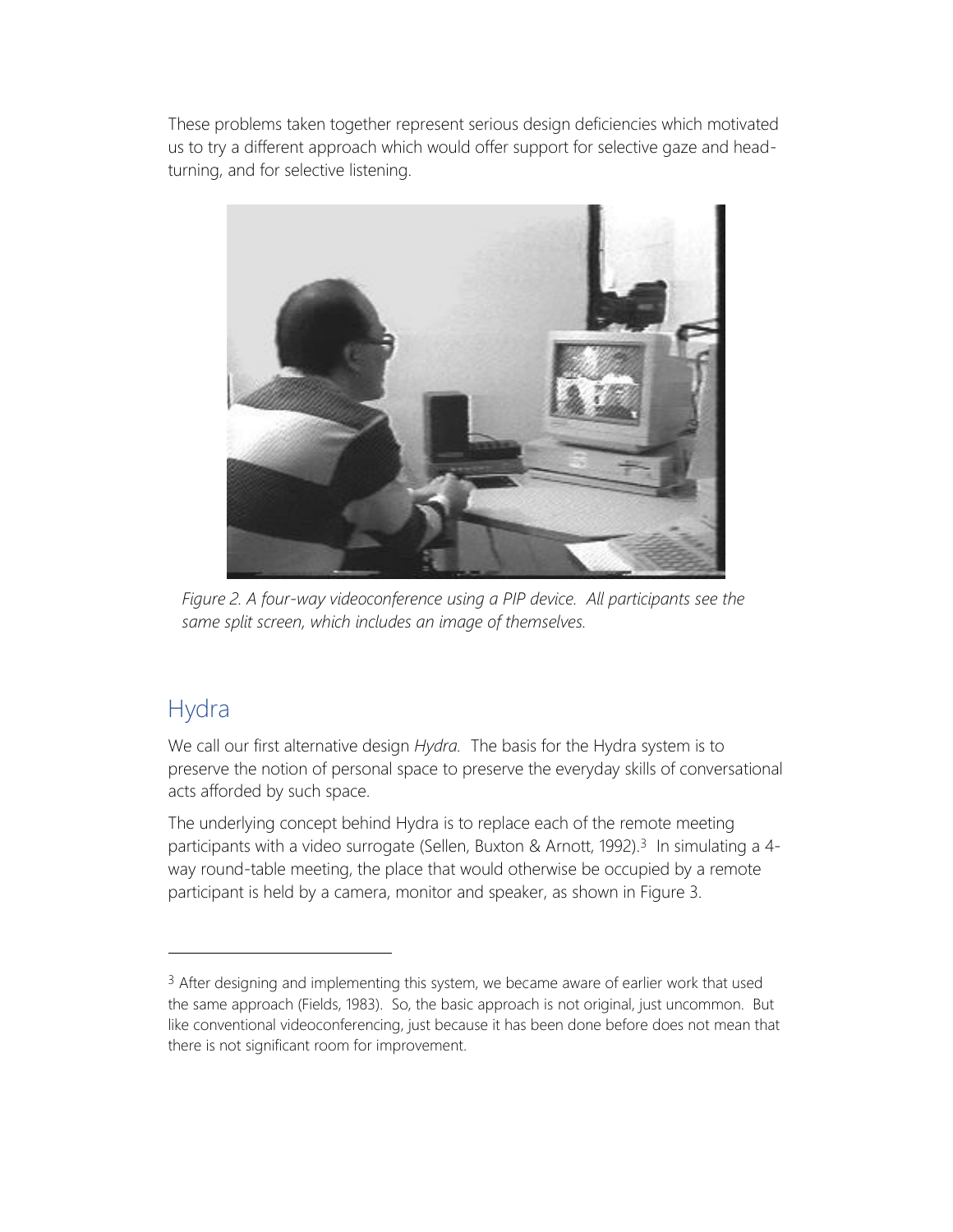

*Figure 3. A four-way videoconference using Hydra. Each Hydra unit contains a video monitor, camera, and loudspeaker. A single microphone conveys audio to the remote participants.*

Using this technique, each participant is presented with a unique view of each remote participant, and the view and accompanying voice of each emanates from a distinct location in space. The net effect is that conversational acts such as gaze and head turning are preserved because each participant occupies a distinct place on the desktop.

The fact that each participant is represented by a separate camera/monitor pair means that gazing toward someone is effectively conveyed. In other words, when person A turns to look at person B, B is able to see A turn to look towards B's camera. The spatial separation between camera and monitor is small enough to maintain the illusion of mutual gaze or eye contact. Looking away and gazing at someone else is also conveyed, and the direction of head turning indicates who is being looked at.<sup>4</sup> Furthermore, because the voices come from distinct locations, one can selectively attend to different speakers who may be speaking simultaneously.

We carried out a series of empirical studies to examine and quantify the behavioural differences between Hydra and the PIP system (Sellen, 1992; 1995). These studies

<sup>4</sup> Note that it is important to preserve the geometry of the virtual roundtable with Hydra. That is, if I appear across the table from you, you must similarly do so from me. Likewise, the person to my left must be to your right, etc. This is solved by assuming that whoever calls the meeting configures the seating of the table. Software can then ensure that the "seating" is consistent for all participants.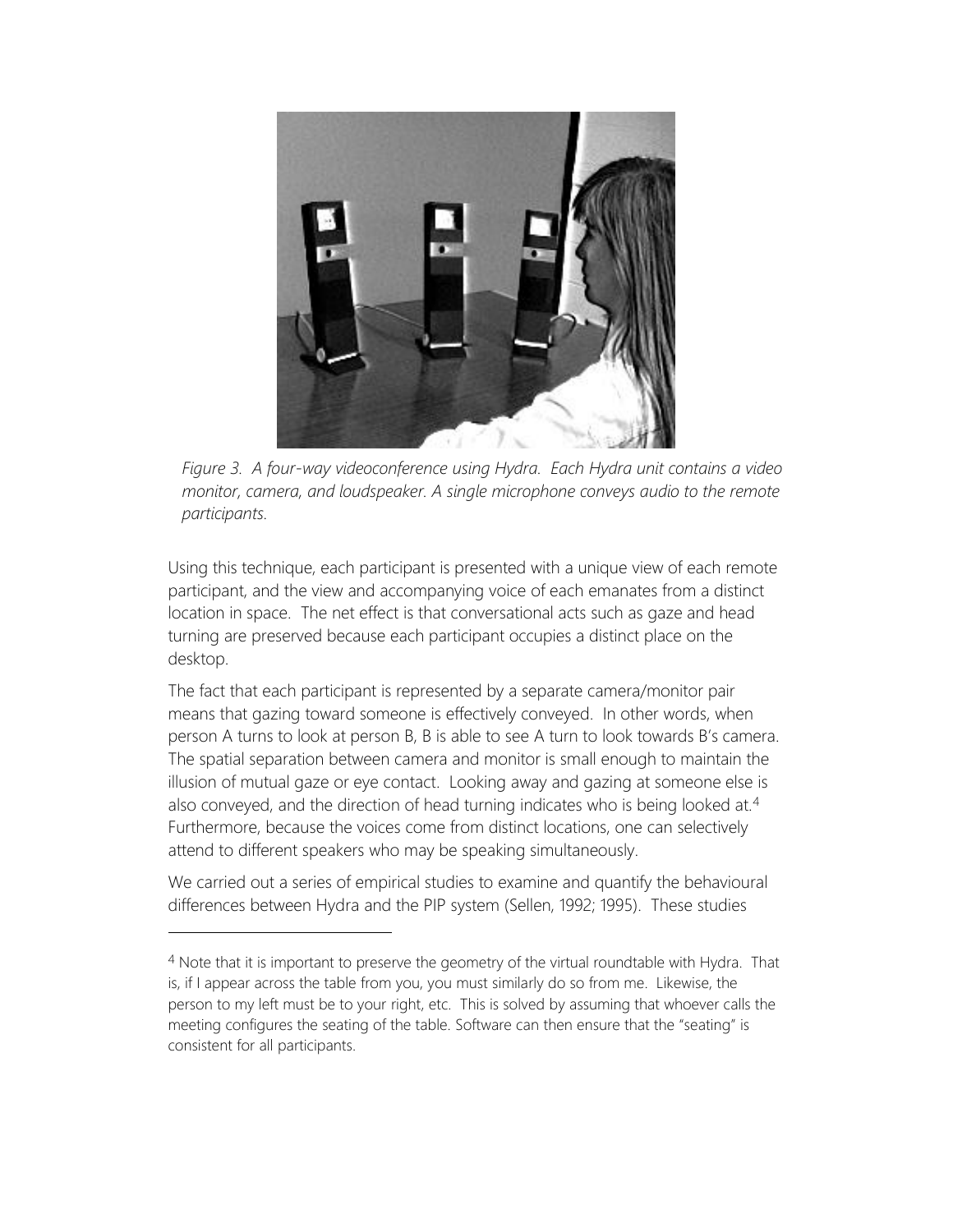focused primarily on objective measures of speech such as turn length, amount of simultaneous speech, and floor control parameters.

We hypothesized that the lack of support for selective gaze and head-turning, and for selective listening in the PIP system would affect conversational interaction and make certain conversational acts difficult in comparison to the Hydra system. For example, we predicted that turn-taking might be adversely affected with the PIP system, and that holding parallel conversations and making side comments to others in a group would be difficult.

While there was no significant difference between the PIP and Hydra approach with respect to some measures of turn-taking behaviour, Hydra did, as expected, support parallel and side conversations. No such conversations were observed in the PIP approach. A majority of subjects expressed a preference for Hydra in their subjective evaluations, citing the ability to selectively attend both visually and auditorily as the major reasons for preferring it over the PIP system. Some subjects commented that Hydra has much more of an interactive "feel" about it than the PIP approach to multiparty meetings. Thus, the results are in line with the original intentions motivating the design of Hydra.

We are exploring ways to further exploit the properties of the preserved personal space. For example, by adding a proximity sensor to each Hydra unit, one will be able to establish a private audio link to another participant by leaning towards that person's unit. The gesture is the same as in everyday conversation, and conventional social mores are preserved, since the others can see not only that one person is making a side comment, but to whom. Once this mechanism is in place, and with the benefits of dedicated speakers for each participant, we hope to support parallel conversations, side comments, and breaking into conversational sub-groups even more effectively. All these important aspects of conversations and meetings are poorly supported by existing technology.

Since this system was developed, Ichikawa, Okada, and colleagues (Ichikawaet al., 1995; Okada et al., 1994) have developed a multiparty system which contains some of the same properties of Hydra. The MAJIC system projects life size images on a semitransparent surface allowing cameras to be placed behind the screen. Speakers are also placed behind the screen image of each participant. Thus, the MAJIC system also provides support for selective gaze and head turning. The much larger images may be a much better approach for many multiparty situations. However, because it uses projection and large screens, one drawback of the system is that it does not sit unobtrusively on a desktop, but is an altogether more imposing type of configuration, with less flexibility to be moved around and combined with other systems, as will be described in the last section of this chapter.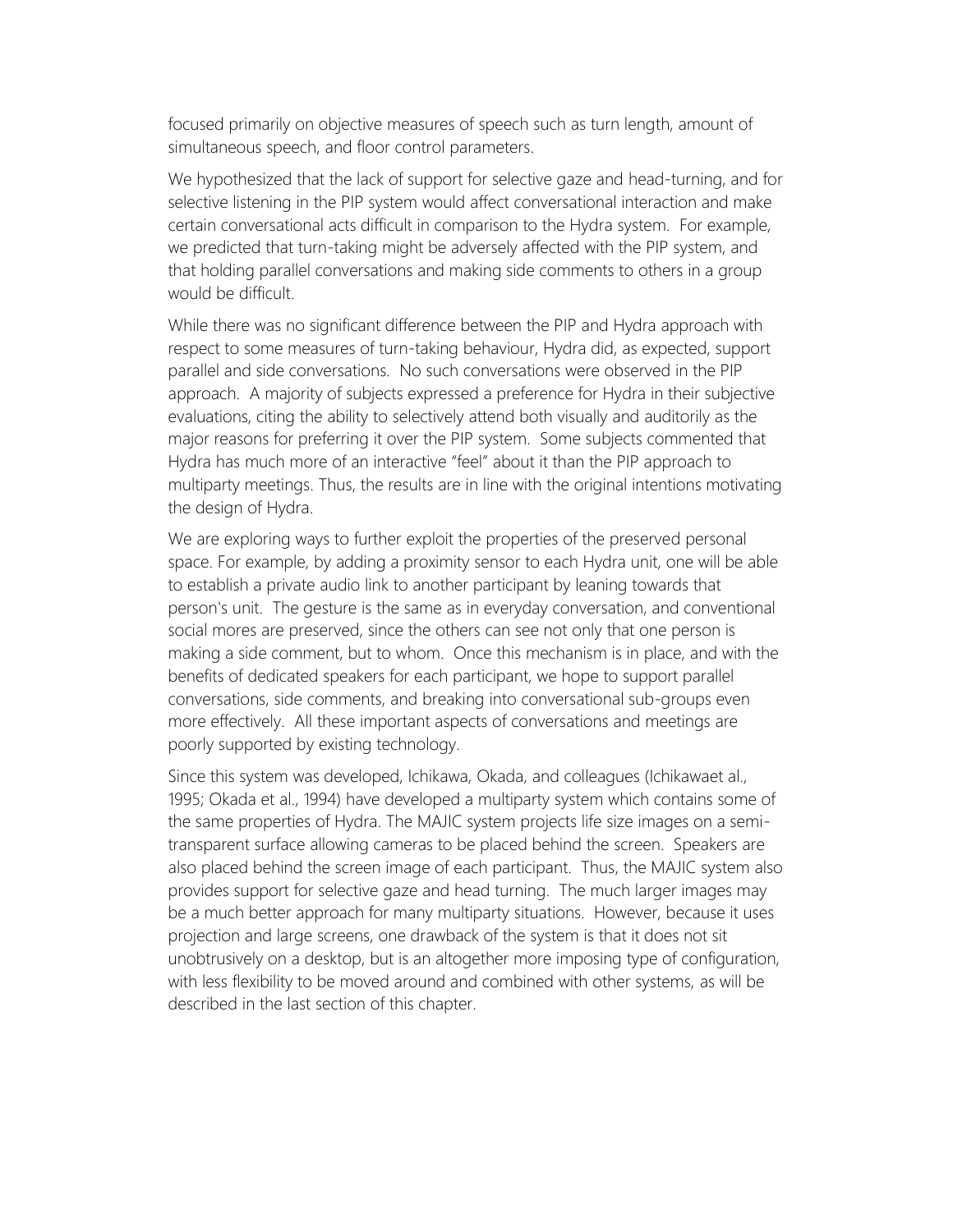# LiveWire: Voice Activated Switching

While Hydra appears promising for small meetings of up to about four participants, like the PIP system, the approach does not scale up very well to larger groups. Furthermore, despite design ideas that we have developed to minimize the effect, Hydra is equipment intensive.

As a result, we have been looking at alternative design approaches. One which we have implemented is often used in broadcasting and in some videoconferencing systems. The approach, our implementation of which is called *Livewire* (see Sheasby, 1995), involves changing who is visible on the monitor over time, depending on who is speaking. This is illustrated in Figure 4.

The following assumptions formed the basis of this approach:

- All non-speakers see the current speaker "full screen".
- The speaker sees the previous speaker.
- Only one person "owns" the screen at any one time.

The advantage is that the approach scales up well to large groups. It is also an interactive system responding to the dynamics of the conversation. However, it also has some serious drawbacks which were revealed in our empirical studies (Sellen,1995):

- 1) Subjects commented that they quickly lost a sense of the larger group people who were not speaking had virtually no presence in this system.
- 2) Speakers complained that they got no feedback or confirmation from the system that they were being seen by the others since any speaker continues to see the previous speaker. Subjects remarked that this was a serious problem.
- 3) The fact that LiveWire allows people only to monitor the speaker and not other people's reactions to what is being said was perceived to be unnaturally restrictive. Subjects disliked the fact that they had no control or choice over whom to monitor
- 4) The ability to have side conversations, or to make side glances and other nonverbal communicative acts was not supported as it was in Hydra. This was largely due to subjects having difficulty, especially at first, in assessing who was looking at whom.
- 5) The automatic switching was often distracting and inappropriate, especially when people in the group coughed or laughed, causing the screen to quickly switch from one person to the next.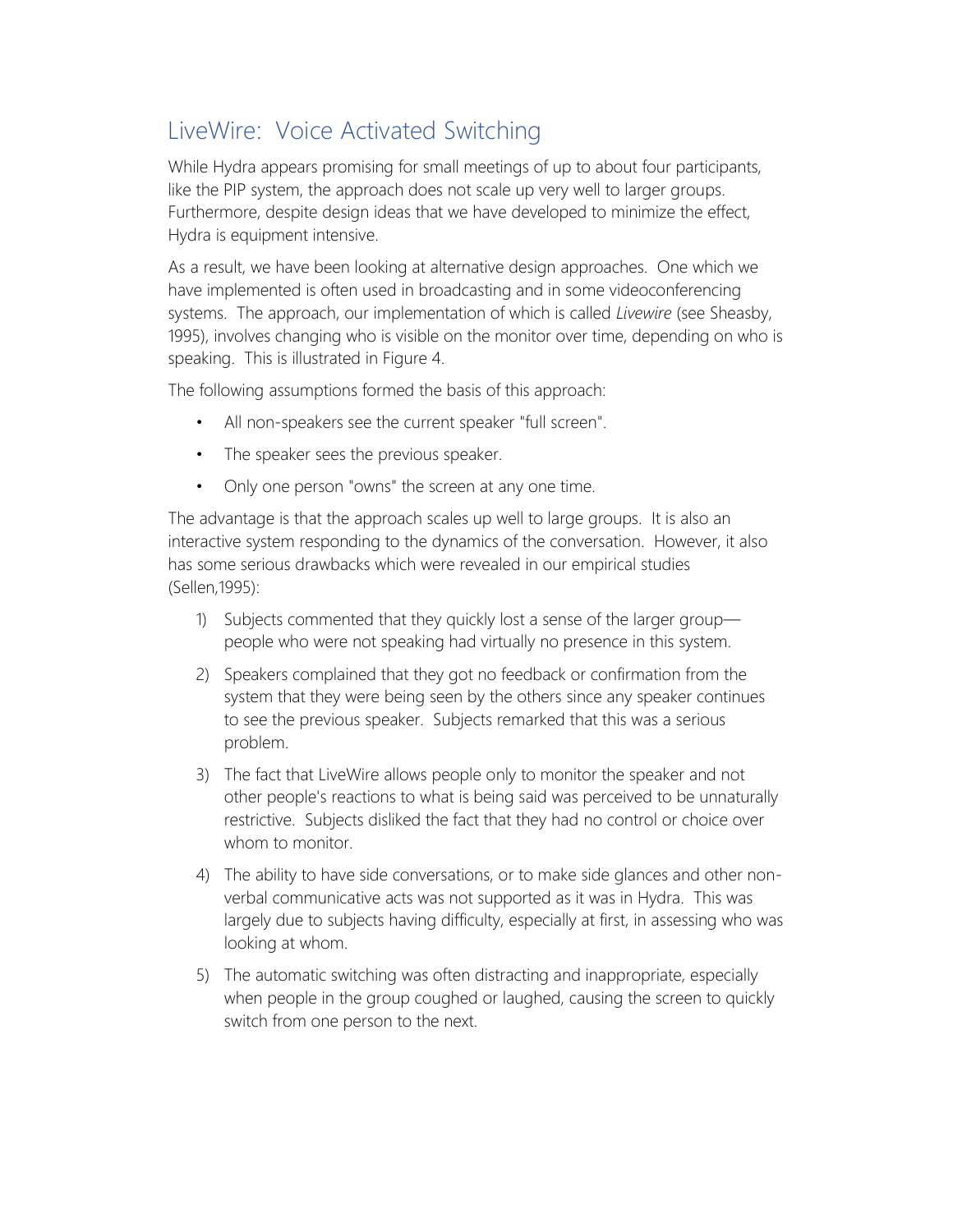

*Figure 4. Voice-Activated switching. "Livewire" is an implementation of a voiceactivated switching system. The voice of the speaker causes the speaker's image to be seen full frame on all other screens.* 

These design flaws represent considerable problems for systems like Livewire that depend on voice-switched full screen images. Not only have we found that this sort of "tunnel vision" is inappropriate in a multiparty situation, but that the lack of control over this selective view is also problematic. When Livewire was compared with the PIP system and an audio-only system (Sellen, 1995), the majority of the subjects said they liked the PIP system best, preferring the Livewire system only slightly more often than having no video at all.

While obviously not an ideal solution to supporting multiparty conferences, one advantage of developing Livewire was to allow us to assess a system similar to what is commercially available, and to use it to compare our alternative designs to current practice. In addition, evaluating the shortcomings of such systems can serve as a basis for further design innovations, as is described in the next section.

## The Brady Bunch: LiveWire Meets Portholes

Taking some of the shortcomings of Livewire into account, we designed a successor which builds on the voice-switching approach. A prototype of this system, which we have named the *Brady Bunch*, <sup>5</sup> was implemented and evaluated (Sheasby, 1995).

Building upon the Livewire technology, the Brady Bunch was partially inspired by two systems developed at Rank Xerox EuroPARC and Xerox PARC: *Portholes* (Dourish & Bly, 1992), and its predecessor, *Polyscope* (Borning and Travers, 1991). In brief, Portholes, (illustrated in Figure 5), is a system which repeatedly takes and distributes snapshots of the workgroup to the workgroup. The images are shot using one or

<sup>5</sup> Named beacuse of its similarity in appearance to the opening credits of that TV series of that name.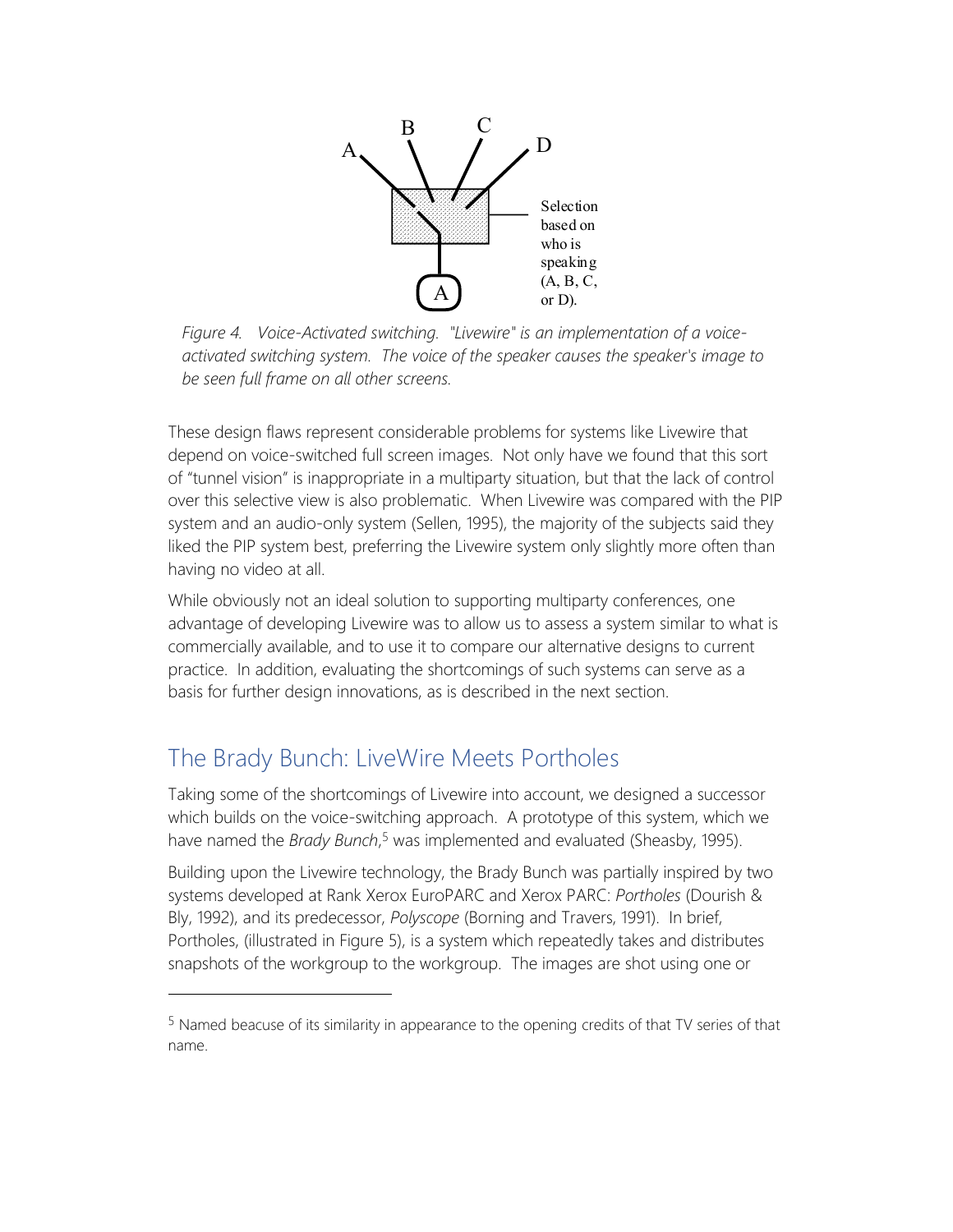more frame-grabbers which have access to the group members' video cameras (without disrupting other uses of the cameras, such as conferencing). The individual snapshots are subsampled and distributed over the local (or wide) area network servicing the group, and then combined with the shots of others in the group. The net effect is that each group member receives relatively recent still pictures of the office or workspace of each group member, which are displayed on their workstation. Portholes also has embedded functionality that permits users to access one another over the accompanying A/V network. Hence, it has a control as well as an awareness function.



*Figure 5. The Telepresence implementation of Portholes. Every 5 minutes, a snapshot of each member of the workgroup is distributed to all other members. In the Telepresence implementation, this is accompanied by an icon of that member's door icon, which indicates that person's degree of accessibility. The resulting tiled image of one's workgroup affords a strong sense of who is available when. It also can serve as a mechanism for making contact, finding phone numbers, and avoiding intruding on meetings.*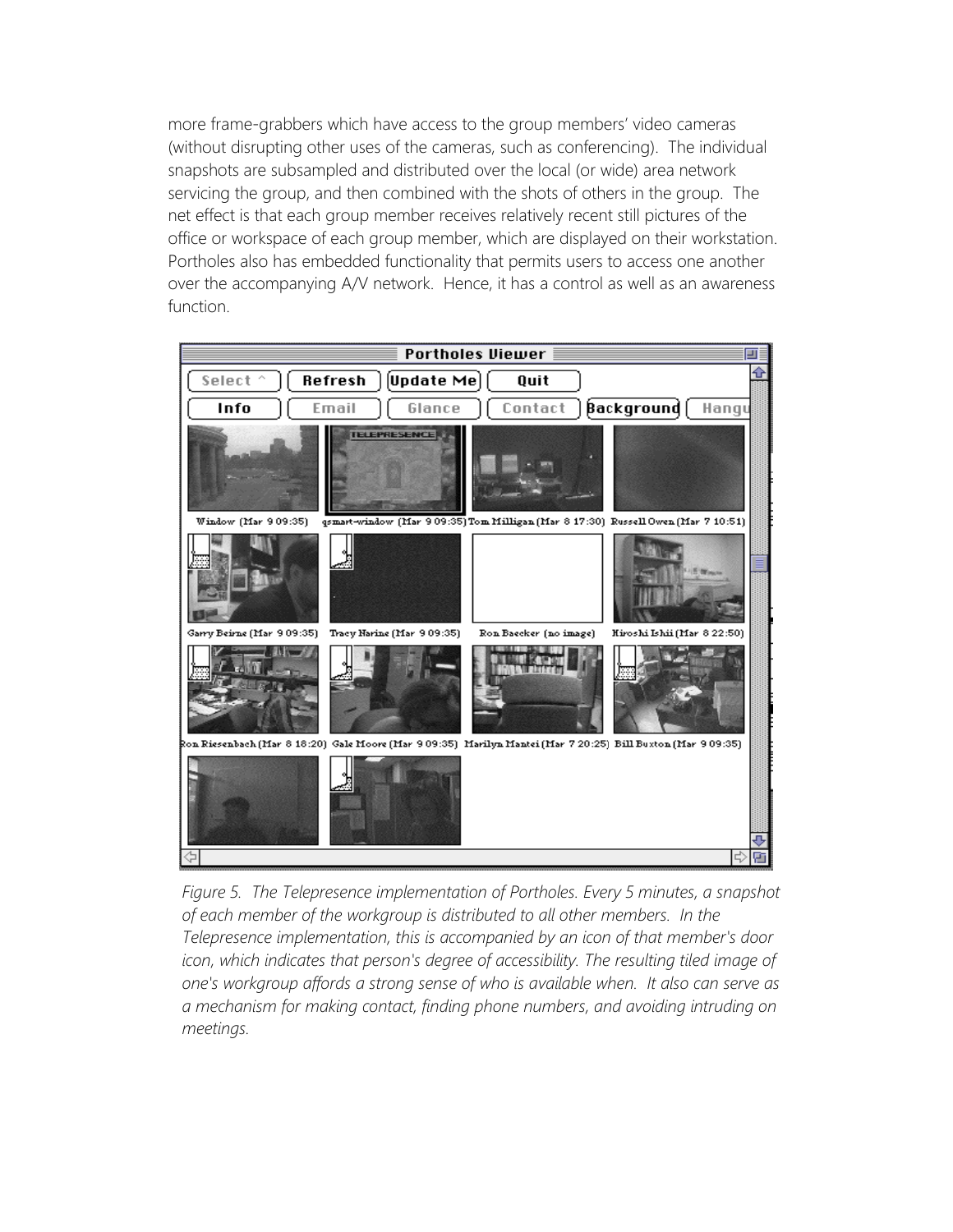The *Brady Bunch* design combines the Portholes/Polyscope approach with *Livewire*. A live voice-switched image is supported by a set of slow-scan video images. The static images are snapshots of the other meeting participants, grabbed using a technique similar to Portholes. While the initial design placed the slow-scan images in a ring around a larger live image directly on the workstation monitor, the first implementation of the Brady Bunch (Sheasby, 1995) placed the live image on a separate monitor, leaving the slow-scan images on the user's workstation desktop.<sup>6</sup>

The Brady Bunch was designed to be used in focused group interaction, where all group members play an active role in a discussion. In normal operation, the current speaker is displayed in the large Livewire image, while the other meeting participants are displayed in the slow-scan images. The slow-scan images provide a sense of the context of the larger group and give group members who are not talking some presence in the meeting. This addressed the first problem that we found with Livewire.

The second problem of lack of feedback was addressed by the addition of an "on camera" indicator to the Livewire system. This consisted of superimposing a red dot on the live image displayed in the current speaker's video monitor to confirm to them that they were being viewed by the others.

The third and fourth problems — the ability to glance at others, and to have side conversations with them— was addressed by the addition of two features. The first feature allows a user to "glance" at another user (view someone other than the speaker in the main window) by clicking on that person's slow-scan image. That person is then displayed as full motion video on the live monitor, replacing the speaker. This allows participants to override the voice-activated switching system to monitor non-speaking members of the meeting. The second feature allows two users to have "side conversations" by allowing them to drop out of the group meeting to communicate privately with each other. In this mode, pairs of users can communicate via a private and secure audio-video link. The method of connecting like this is similar to that for glancing at another user but involves acceptance by the remote user.

In face-to-face meetings, there are many inherent visual cues that convey the fact that one is being glanced at. To provide this kind of information in the Brady Bunch system, we used the slow scan images to present status cues. For example, if one was being glanced at, the name of the person glancing would alternate with the word "glancing" in the slow-scan window representing that person. Requests for side conversations were handled similarly.

 $6$  One benefit of this was that it made it simple to determine a user's focus of interest for the purposes of evaluation (i.e., whether the user was looking at the current speaker on the live monitor, the rest of the group on the workstation monitor, or elsewhere).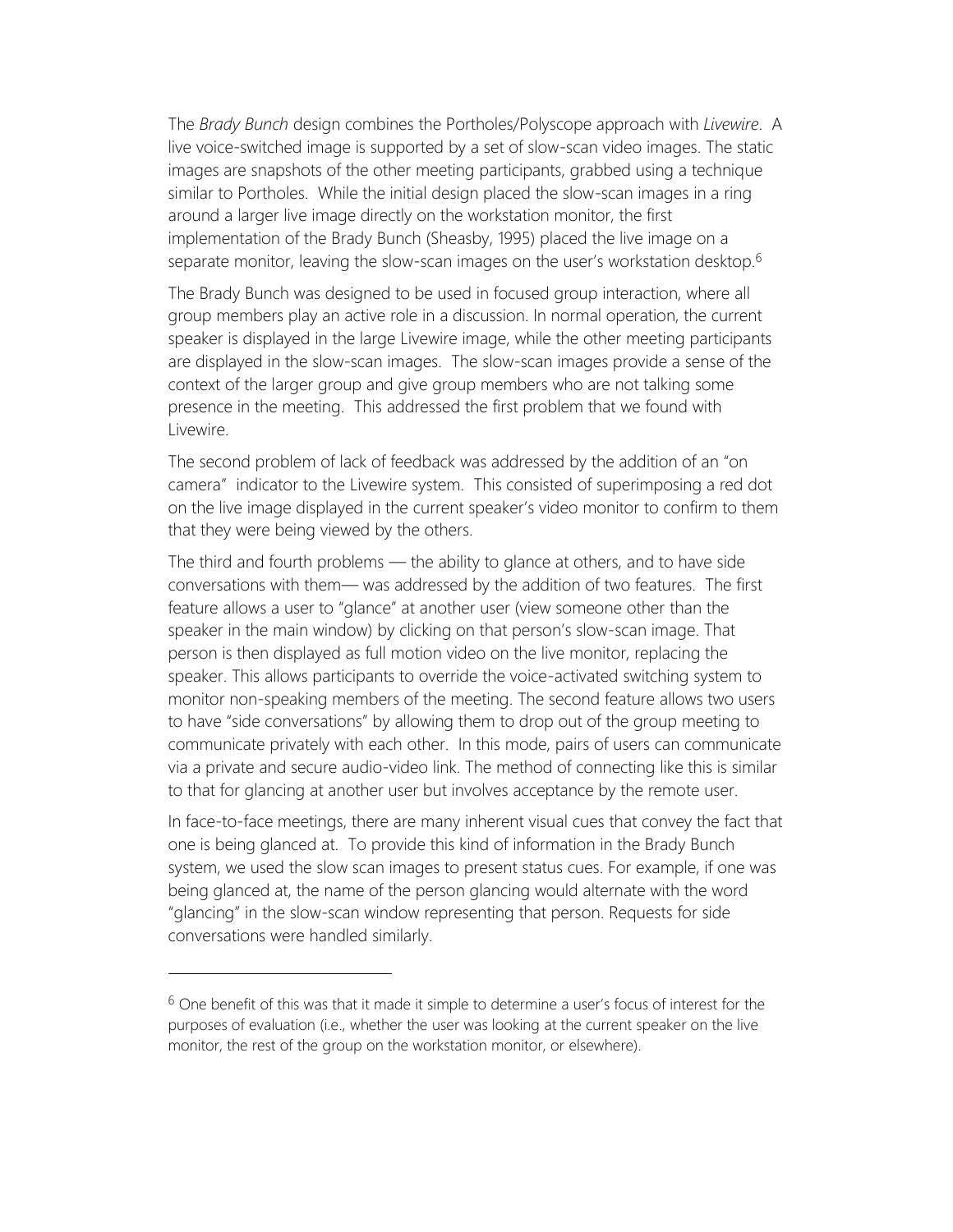The Brady Bunch was tested using the board game 'Diplomacy'. In this game of strategic negotiation, players attempt to dominate a stylized map of the world by invading one another's territory (see Figure 6). The rules are set up so that a player is unlikely to win alone; the players are intended to form alliances with one another to win specific battles. The point of the game is that players must negotiate with skill and persuasiveness, since treaties can be ignored and cheating one's allies is common behaviour.

The game was chosen because it depends heavily on the accurate assessment of the sincerity of a distant user. In this respect the game reflects actual negotiation, a common and important business practice. Thus, although difficult to measure, a player's success at the game is directly related to the translation of their face-to-face communication skills to the teleconferencing medium.



*Figure 6. The Brady Bunch Approach used with the game "Diplomacy". A full-motion voice-switched video image of the current speaker on a separate monitor is supported by slow-scan images of all meeting participants in separate windows on the workstation display.*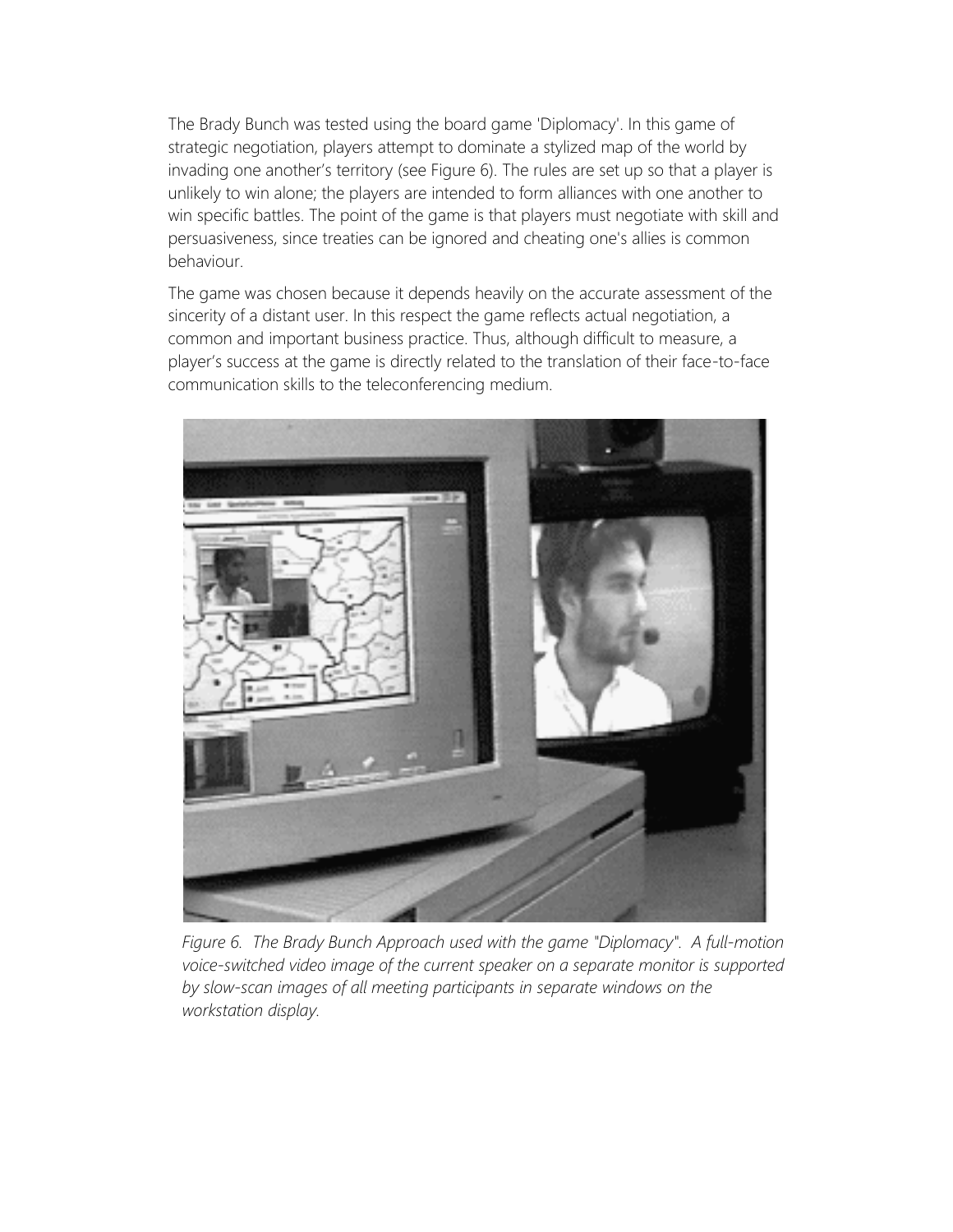In the experiment, subjects made heavy use of the glance and side conversation features in the Brady Bunch system, although the difference between them appeared hazy to some subjects. During these side conversations, users could be seen to spend a great deal of time visually monitoring each other as if trying to assess the truth of what the other was saying. Thus, the ability to monitor someone other than the speaker, and to break into conversational sub-groups was shown to be important, at least in this kind of game situation.

The experimental evaluation also revealed that users wanted the system to enable them to engage in side-conversations of more than two people. They also wanted the system to provide them with information about when side conversations or glances were occurring between participants other than themselves.

In a subsequent version of the Brady Bunch, we intend to explore better ways of providing feedback. One potential solution is to highlight the borders of the slow-scan windows of users to tell each participant who is viewing them. For example, if I am talking, under normal circumstances, all participants' borders will be highlighted to indicate that everyone is viewing me. If I then lose the floor, the windows revert to their normal state. If I am *not* talking, I may still be glanced at by others, which would be indicated by those people's windows being highlighted. Notice that this solution removes the need for the red "on camera" dot in the live monitor.

What is missing in this approach, however, is the provision of feedback to users to tell them that *other* people are glancing at or are having side conversations with each other. Private conversations between distant users could be indicated with another form of highlighting, but other solutions need to be explored, such as altering the layout of the windows to indicate connections between distant users.

This method of providing information about who is attending to whom is intended to compensate for the lack of head turning and gaze cues people use in everyday conversation, and which we have sought to provide in Hydra. We hope to experiment to see whether this kind of compensation is effective.

In addition, like most existing practice, this approach does not have the spatial audio cues that formed the basis of Hydra. We may be able to effectively spatially distribute the individual voices using techniques such as those described by Ludwig et al. (1990), and Cohen & Ludwig (1991).

#### Integration of Shared Person and Task Spaces

To this point, our discussion has focused exclusively on the shared "person space" of the participants involved in a multiparty conference. The discussion is not complete, however, without considering the shared space of the documents, applications or other artifacts that are part of the reason for meeting. This we call the shared "task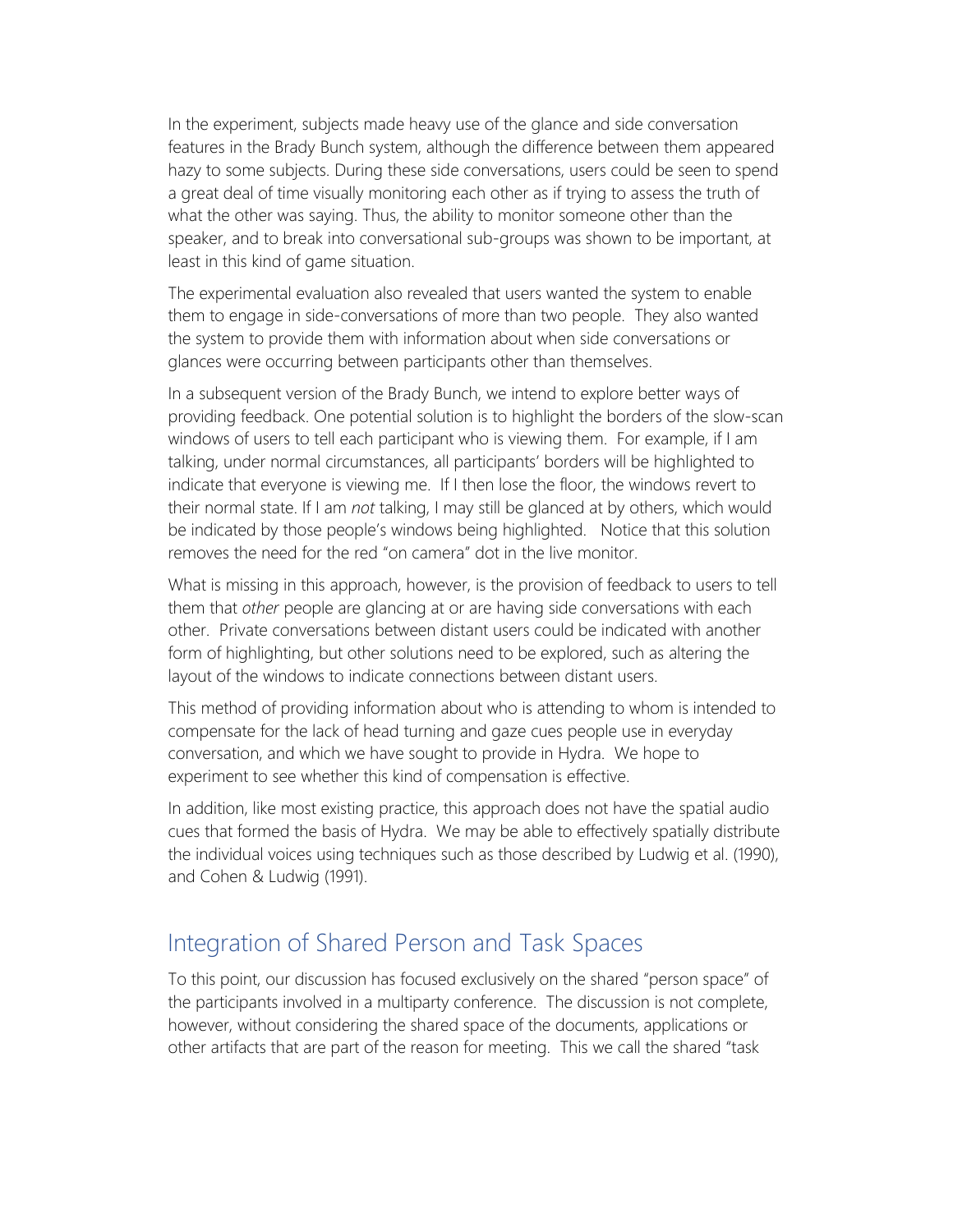space". What we have argued elsewhere (Buxton,1992), is that these two notions of shared space must be seamlessly integrated to achieve a true sense of *telepresence.* This is as important in the multiparty case as it is in the dyadic meetings. However, the multiparty case presents additional design and engineering complications. In this section, we shall outline two examples of how we have approached this problem.



*Figure 7. Shared task and person space. A multiparty meeting concerning a technical drawing is illustrated. The technical drawing is displayed on the large screen behind the Hydra units (which are used for the shared presence of the participants). Each participant can see and mark up the technical drawing. The configuration supports gaze awareness towards people and document.*

#### The Electronic Whiteboard Case

In this case, illustrated in Figure 7, we combine the Hydra technique with a large data display, reminiscent of the Xerox *Liveboard* (Elrod, *et al.,* 1992). In this configuration, the Hydra devices function much as before. The major addition is that the sense of gaze awareness afforded by Hydra now extends to the shared document displayed on the large screen, as well as among the participants. For example, if the other participants are looking at the current speaker, and that speaker looks up at the large screen, the other participants will be aware of this, and follow the speaker's gaze. Thus, this configuration not only provides access to shared documents, but also gives some sense of one's co-participants' orientation to those shared documents.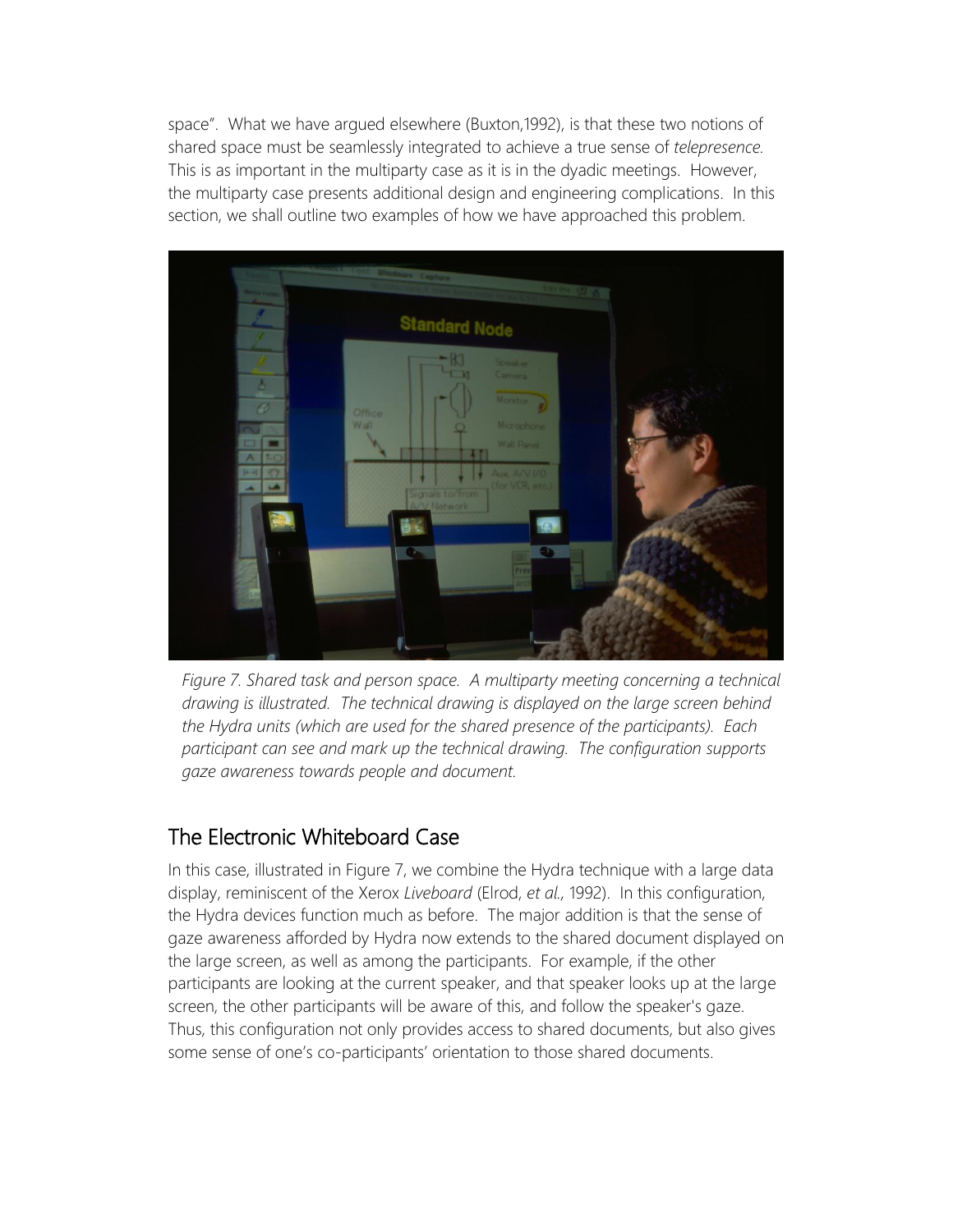It is worth briefly contrasting this configuration with the ClearBoard system of Ishii *et al.* (1993). Briefly, ClearBoard superimposes the image of the remote person on the work surface. In the dyadic case, this affords excellent and seamless fine grain gaze awareness. However, while elegant, the technique breaks down in the multiparty case. Hence, our need to pursue other design alternatives.

Finally, note that in at least one way, this electronic configuration improves upon the analogous "same place" configuration. Assuming that the configuration is replicated for all participants, each participant has the electronic whiteboard right in front of them. In contrast, in the same place, round-table situation, some participants would have to turn partially or completely around to see the physical whiteboard.

#### The Active Desk Case

In the case, illustrated in Figure 8, we have configured a Hydra unit on the top right corner of an electronic drafting table, or Active *Desk.*7 With the Active Desk, the user's "desk-top" is an interactive 100x66 cm flat rear projection display. There is no desktop computer, nor desktop metaphor — the desktop *is* the computer. Electronic documents, shared or otherwise, appear on its surface, and one interacts with them with a stylus, keyboard, or some other input device.

Key to this configuration is the fact that the Hydra units can be placed around the periphery of the desk, thereby affording a seamless way of integrating conversation and collaborative interaction with a document. Overall, the approach has been to model the social and interaction skills seen in the everyday world: that is, people standing around a drafting table, discussing the document, and changing their gaze from document to person by simply raising/lowering, or turning their heads. Again, this approach tries to provide some support for conveying people's orientation to shared, work-related documents.

Worth noting is how the previous two examples can be combined. Imagine that the person shown in Figure 7 is also working on an Active Desk. Furthermore, let us assume that information on an individual's desk is their private space, and information on the electronic whiteboard is public. From the resulting relationship between space and function, the power of gaze awareness is extended. Now, for example, I can tell if you are looking at me, at the public space, or your private notes. Our assumption (one which we are exploring more formally) is that these additional cues — being based on everyday skills — facilitate the quality of the interaction and the naturalness of the ensuing dialogue.

 $<sup>7</sup>$  The Active Desk was developed jointly by the Ontario Telepresence Project and the Arnott</sup> Design Group of Toronto.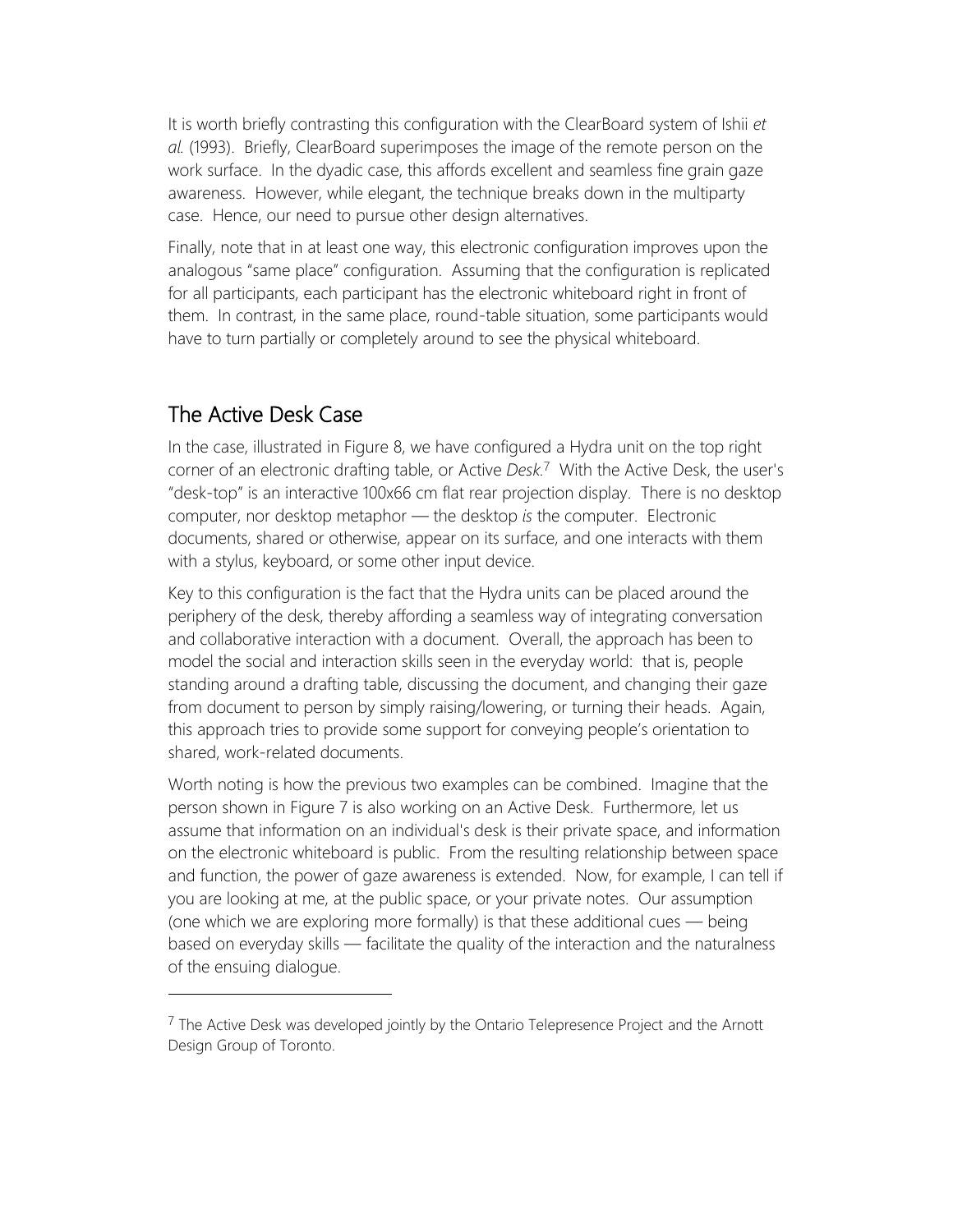

*Figure 8: Like Figure 7, this image illustrates the use of distinct spaces for person and task space. While a Hydra device serves as a proxy for the remote participants(s) in both, the relative position of the person and task space are different, as is the posture of the task space. The configuration here affords interactions such as would occur when two or three colleagues were working on a design around a drafting table.*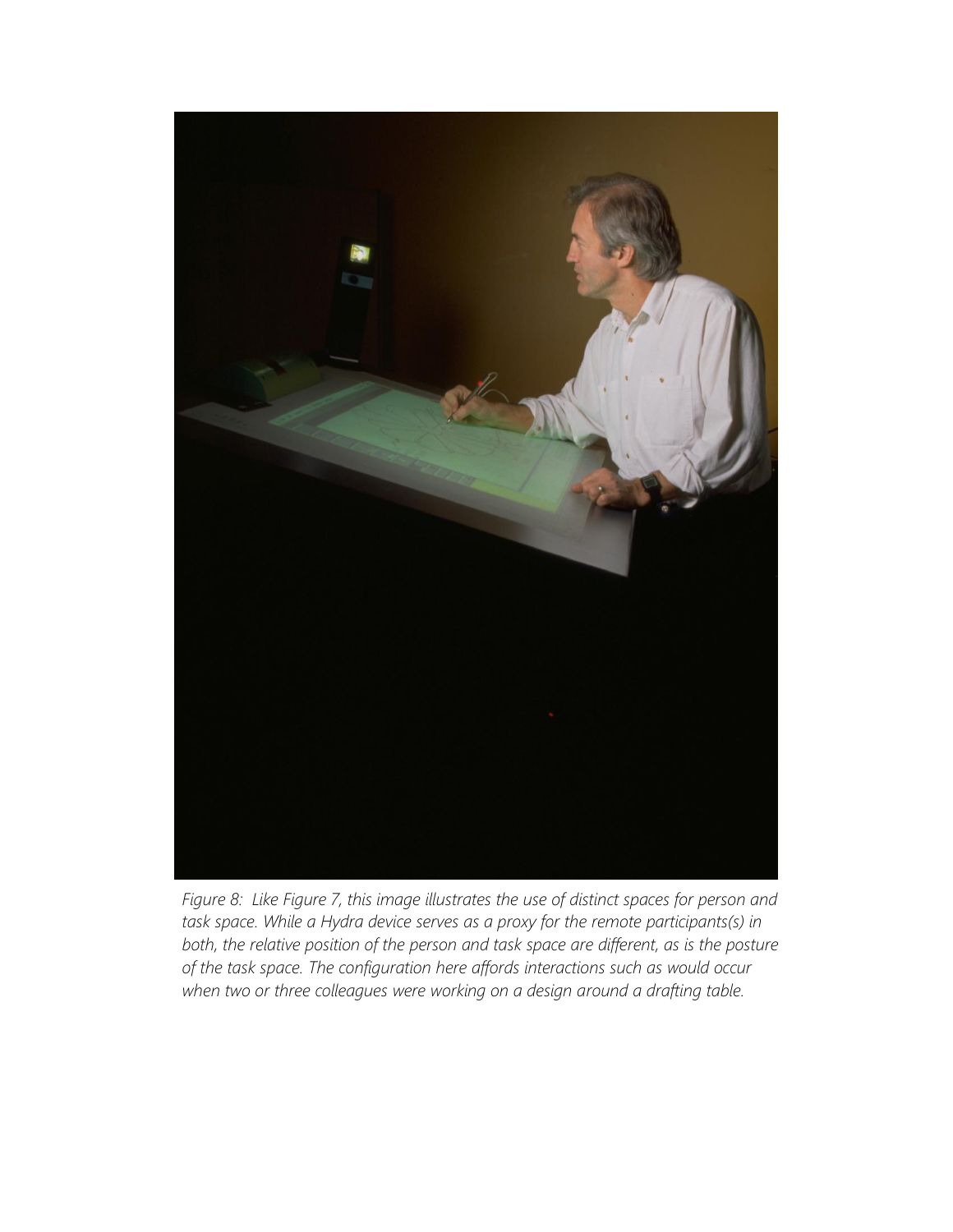# Conclusions

The effective support of multiparty meetings involving remote participants is a challenging design problem. Establishing a sense of co-presence, or *telepresence* of people, artifacts (such as documents), and spatial/gestural speech acts inherently implies a shared sense of place and space. Merely being able to see or hear remote participants or a shared document is just a prerequisite rather than the end goal of an effective system. The work described in this paper illustrates a number of everyday conversational and communicative acts which are poorly supported by existing technologies. For example, both the picture-in-a-picture and voice-switching techniques have been shown to be limited in their support of participants' ability to:

- establish eye contact with other participants;
- be aware of who, if anyone, is visually attending to them;
- selectively listen to different, parallel conversations;
- make side comments to other participants;
- hold parallel conversations;
- perceive the group as a whole, in order to sense the "mood" of the group, for example;
- share documents and artifacts, and see co-participants in relation to those objects.

Some of the more unconventional approaches we have described provide much better support for these aspects of multiparty meetings, and as much as possible we have tried to evaluate and assess the extent to which they do so. We have also tried to document the particular design problems that still exist, and suggest how the designs might be improved. So far, we have found that the process of evaluation acts to inspire new design possibilities as much as it reveals design flaws.

The design space for multiparty video systems is rich and the issues are important. Our view is that in any such investigation, field trials and experiments with real subjects are critical. The dilemma is that to test, one needs a working system without making too much of an investment in a working system that has not been tested. Clearly, this is a case for iterative design and rapid prototyping, as we hope we have demonstrated in this chapter.

## Acknowledgements

We would like to acknowledge the contribution of the Arnott Design Group of Toronto for the design and fabrication of the *Hydra models*. We also would like to thank Sara Bly, Paul Dourish, Bill Gaver, and Hiroshi Ishii for their helpful comments on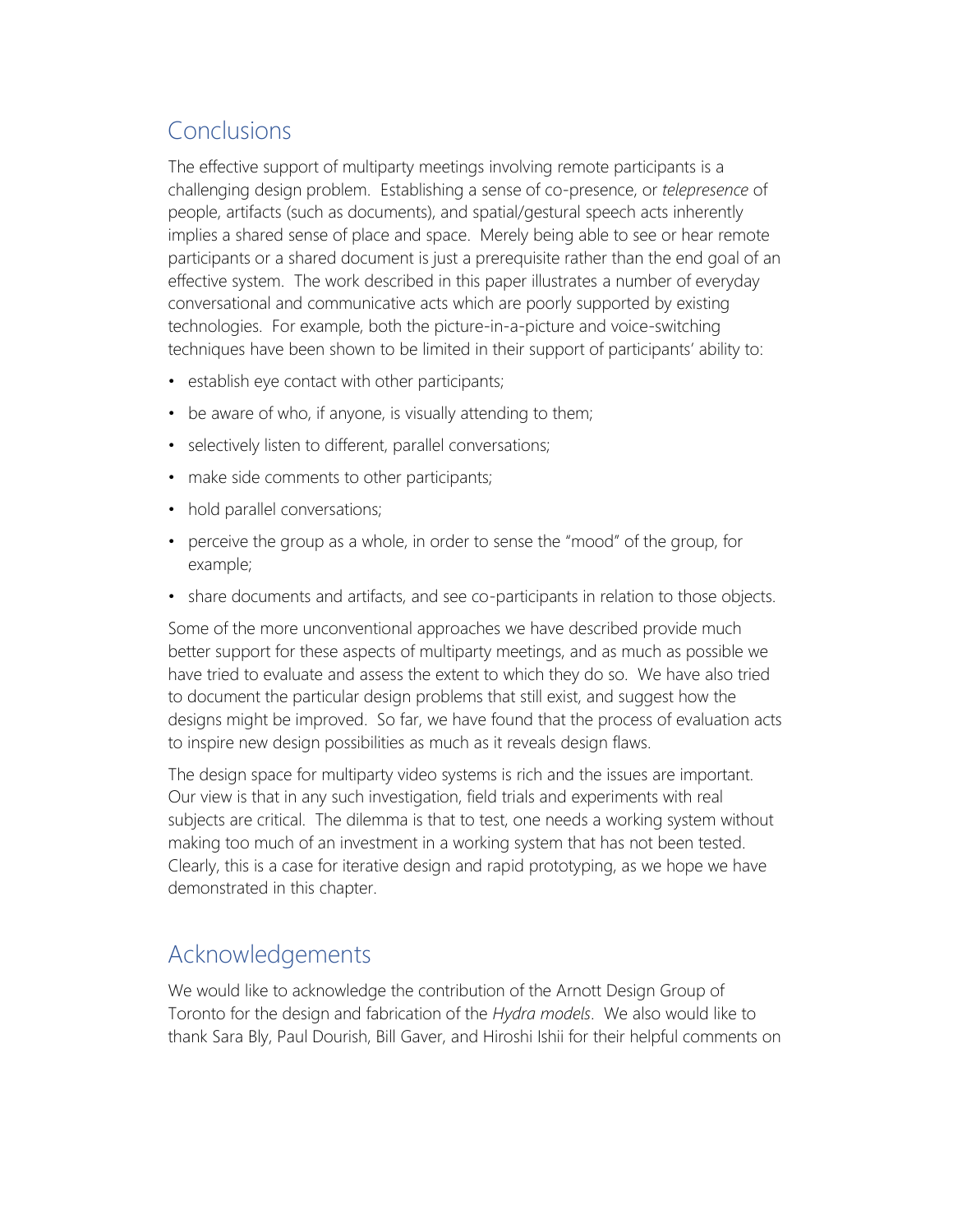earlier drafts of this chapter. The work described has been supported by the Ontario Information Technology Research Centre (ITRC), the Natural Sciences and Engineering Research Council of Canada (NSERC), Xerox Palo Alto Research Center (PARC), Rank Xerox Research Centre, Cambridge, The Arnott Design Group, Toronto, Object Technology International, Ottawa, Digital Equipment Corp., Maynard, MA., and IBM Canada's Laboratory Centre for Advanced Studies, Toronto. This support is gratefully acknowledged.

### References/Bibliography

- Argyle, M., Ingham, R., Alkena, F. & McCallin, M. (1973). The different functions of gaze. *Semiotica*, 7, 10-32.
- Borning, A. & Travers, M. (1991). Two approaches to casual interaction over computer and video networks. *Proceedings of CHI '91*, ACM Conference on Human Factors in Software, 13-19.
- Buxton, W. (1992). Telepresence: integrating shared task and person spaces. *Proceedings of Graphics Interface '92,* 123-129.
- Buxton, W. & Moran, T. (1990). EuroPARC's Integrated Interactive Intermedia Facility (iiif): early experience, In S. Gibbs & A.A. Verrijn-Stuart (Eds.). *Multi-user interfaces and applications,* Proceedings of the IFIP WG 8.4 Conference on Multi-user Interfaces and Applications, Heraklion, Crete. Amsterdam: Elsevier Science Publishers B.V. (North-Holland), 11-34.
- Dourish, P. & Bly, S. (1992). Portholes: Supporting Awareness in a Distributed Work Group. *Proceedings of CHI '92*, 541- 547.
- Cherry, E.C. (1953). Some experiments on the recognition of speech with one and two ears. *Journal of the Acoustical Society of America,* 22,61-62.
- Cohen, M. & Ludwig, L. (1991). Multidimensional audio window management. *International Journal of Man-Machine Studies,* 34(3), 319-336.
- Dourish, P. (1991). Godard: a flexible architecture for A/V services in a Media Space. Unpublished manuscript, Rank Xerox EruroPARC, Cambridge.
- Elrod, S., Bruce, R., Gold, R., Goldberg, D., Halasz, F., Janssen, W., Lee, D., McCall, K., Pedersen, E., Pier, K., Tang, J. & Welch, B. (1992). Liveboard: A Large interactive display supporting group meetings, presentations and remote collaboration, *Proceedings of CHI'92,* 599-607.
- Egan, J.P., Carterette, E.C., & Thwing, E.J. (1954). Some factors affecting multichannel listening, *Journal of the Acoustical Society of America,* 26, 774-782.
- Exline, R.V. (1971). Visual interaction: The glances of power and preference. In J. K. Cole (Ed.) *Nebraska Symposium on Motivation* Vol. 19, 163-206, University of Nebraska Press.